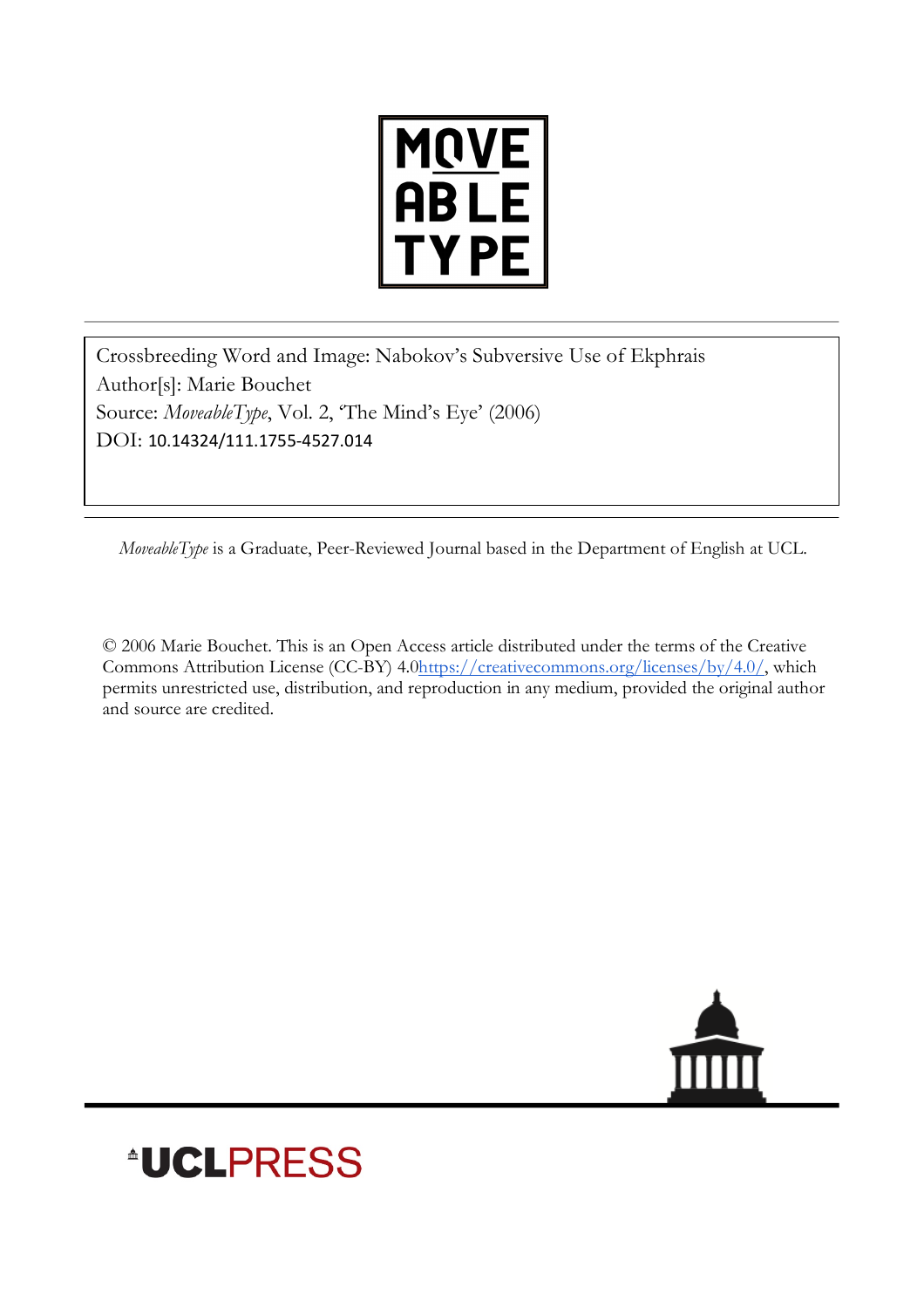## **Crossbreeding Word and Image: Nabokov's Subversive Use of Ekphrasis**

*Marie Bouchet*



*John Baldessari,* What is Painting*, 1958 oil on canvas, MoMA, New York*

This canvas by John Baldessari illustrates the artist's attempt at tackling the frontier between language and image: "art is a creation for the eye and can only be hinted at with words." He encapsulates here the paradox and limitation of speaking or writing about art: indeed, unlike literary criticism, art discourse cannot use the materials of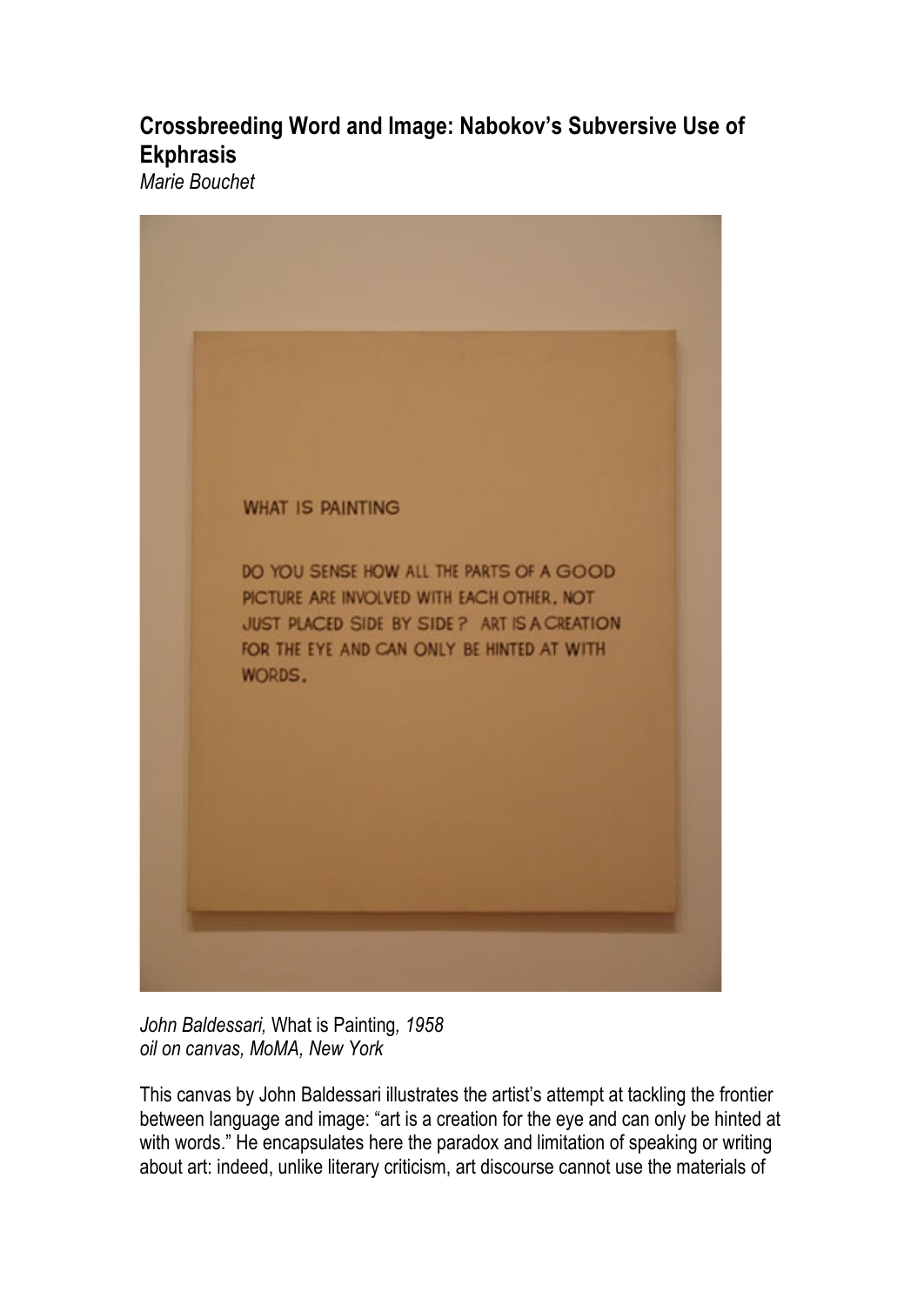the medium that it discusses. Yet, when literary discourse appropriates paintings and changes their wooden frames for frames of words, the very limits of image, in words or in colours, are themselves reframed.

My purpose is to look at, or read, those images framed in words that exchange their material visibility for readability % a visibility of the imaginary. My paper will focus upon Nabokov's use of pictorial references when depicting objects of desire, and especially the technique of ekphrasis. Let me define further what I mean by "ekphrasis" and by "objects of desire" in the nabokovian context.

Ekphrasis can be seen as the paradigm for a text in which another semiotic code is introduced. Murray Krieger defines it as "the name of a literary genre, or at least *topos*, that attempts to imitate in words an object of the plastic arts," and recalls: "*Ekphrasis*, under this definition, clearly presupposes that one art, poetry, is defining its mission through its dependence on the mission of another art—painting, sculpture, or others. From the first, the study of ekphrasis, resting on that dependence, seemed to me the most extreme . . . way to put into question the pictorial limits of the function of words in poetry" (6). Briefly stated, an ekphrasis is the literary description of a work of art within a piece of fiction.

In his descriptions, Nabokov frequently blends image and text. His prose teems with references to visual art: painting, sculpture, photography, cinema, and even advertising. As we will see, these references are often made in the ekphrastic mode, especially when Nabokov tries to describe objects of desire. A close study of the descriptive technique used for girls —or maidens as he calls them—shows that, in his fiction, he repeatedly resorts to the detour of a pictorial referent to describe the nubile bodies of young girls. Indeed those figures that are between childhood and womanhood persistently escape depiction: nabokovian narrators continually complain that they cannot portray their beauty. In Nabokov's fictive world, girls, among whom the famous nymphet Lolita is a special type, resist representation because their metamorphic nature, reflected in their transforming bodies, is not easily captured. Ambivalence (child/woman, angel/demon, desired/forbidden, innocent/seductive, ephemeral/eternal) is probably the key word to characterize these figures, and hence, using an overdetermined image (i.e. the image in words of an image in colours), nabokovian narrators may provide a more stable picture of these evanescent creatures.

Nabokov claimed he was "born a painter" (*Strong Opinions* 17),[1] and even though he abandoned that first vocation to turn to writing and entomology,[2] he gave a prominent role to painting in his literary works. Critic Gavriel Shapiro explains: "Even though in time Nabokov came to realise that his vocation was literature, his keen sense of vision and colour, and his great interest in and vast knowledge of the fine arts, are all manifest in his belles-lettres" (241). I would like to focus on Nabokov's descriptions, because it seems to me that descriptions provide the ideal place for text and image to meet, as they are the prototype for textual images. Descriptions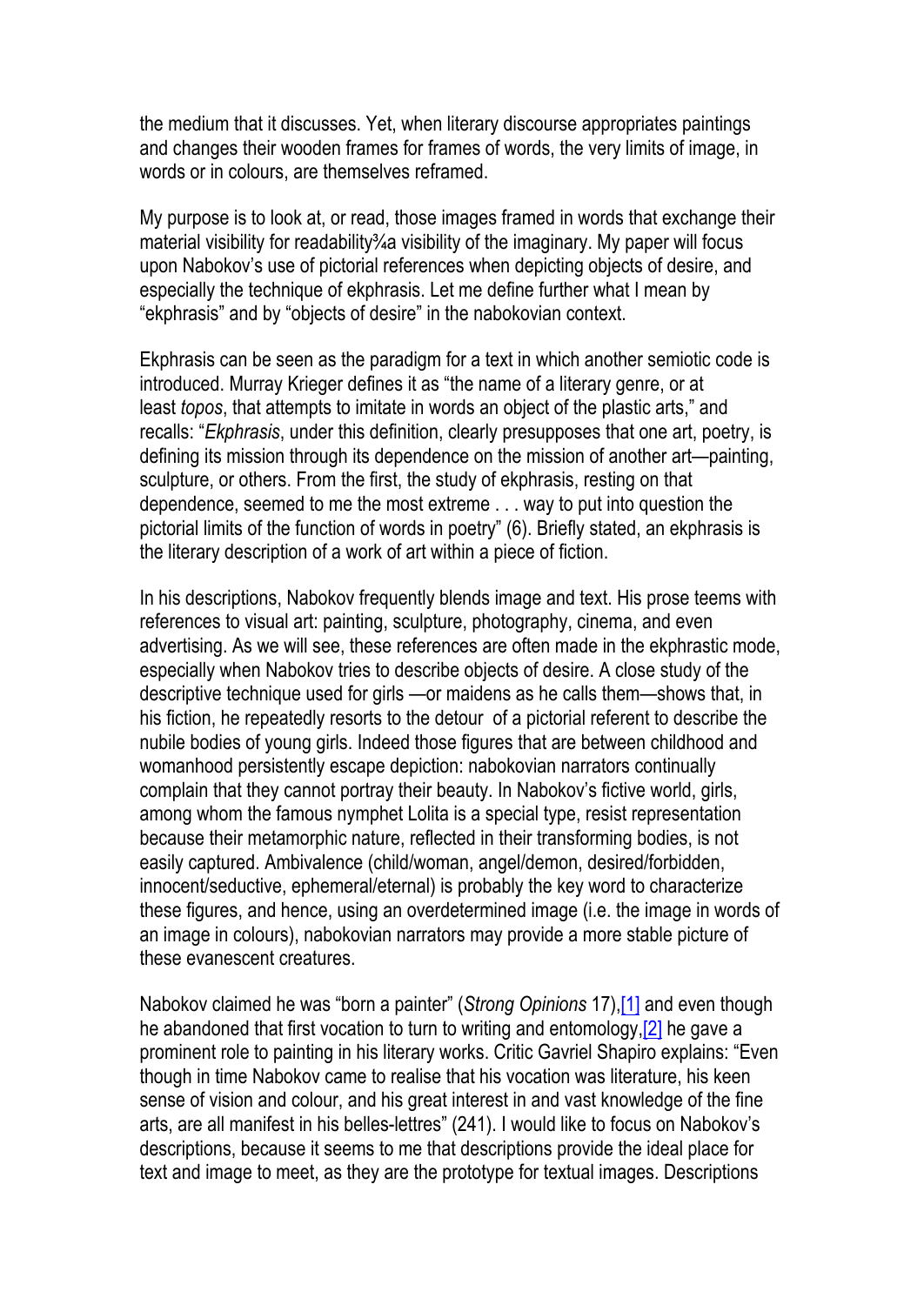are a sort of oxymoron drawing together two semiotic modes, the scriptural and the pictorial. This recalls both Alberti and Barthes, who saw painting and writing in the same framing terms: Barthes explained that "every literary description is a *view*. It is as if the enunciator, before describing, had stopped at the window, not only to see well, but also to found what he/she sees through the frame itself: the frame produces the show."[3] Similarly, Leo Alberti, in his painting principles, saw painting as opening a window onto the world.

Regarding the *Ut pictura poesis*[4] doctrine, Nabokov is clearly more on the side of *poesis* than of *pictura*: for instance, he does not include pictures in his text. Yet, his writing very often stands at the crossroads where the two types of representation intersect. As Lee Rensselaer explains, the contemporary understanding of *Ut pictura poesis* is a distortion of the original ideas of Aristotle and Horatius (7-19). This misinterpretation has led both to the misguided comparison of poetry and painting over the centuries, and a tendency to award the upper hand to either one or the other. Despite the infinite and irreducible relation that binds the two codes, poetry and painting have never stopped inviting each other, looking for the key to representation in the "sister art," an expression I borrow from Jean Hagstrüm.

The paradoxical conjunction of the two representational modes is one of the main traits of Nabokov's portraits of young ladies. He chooses a paradoxical form to duplicate the ambivalent nature of the subject. Indeed referring to pre-existing aesthetic objects betrays the narrators' intention to fix the heroines' beauty within a frame, even as they repeatedly complain about their failure at describing them.

In *Swann's Way*, Proust compares Odette to Zephora, painted by Botticelli in the Sistine Chapel [Figure 1]. Similarly, Humbert Humbert compares Lolita to the famous Venus painted by the same artist:  $[5]$  "I definitely realised . . . how much she looked had always looked—like Botticelli's russet Venus—the same soft nose, the same blurred beauty" (*Lo* 270).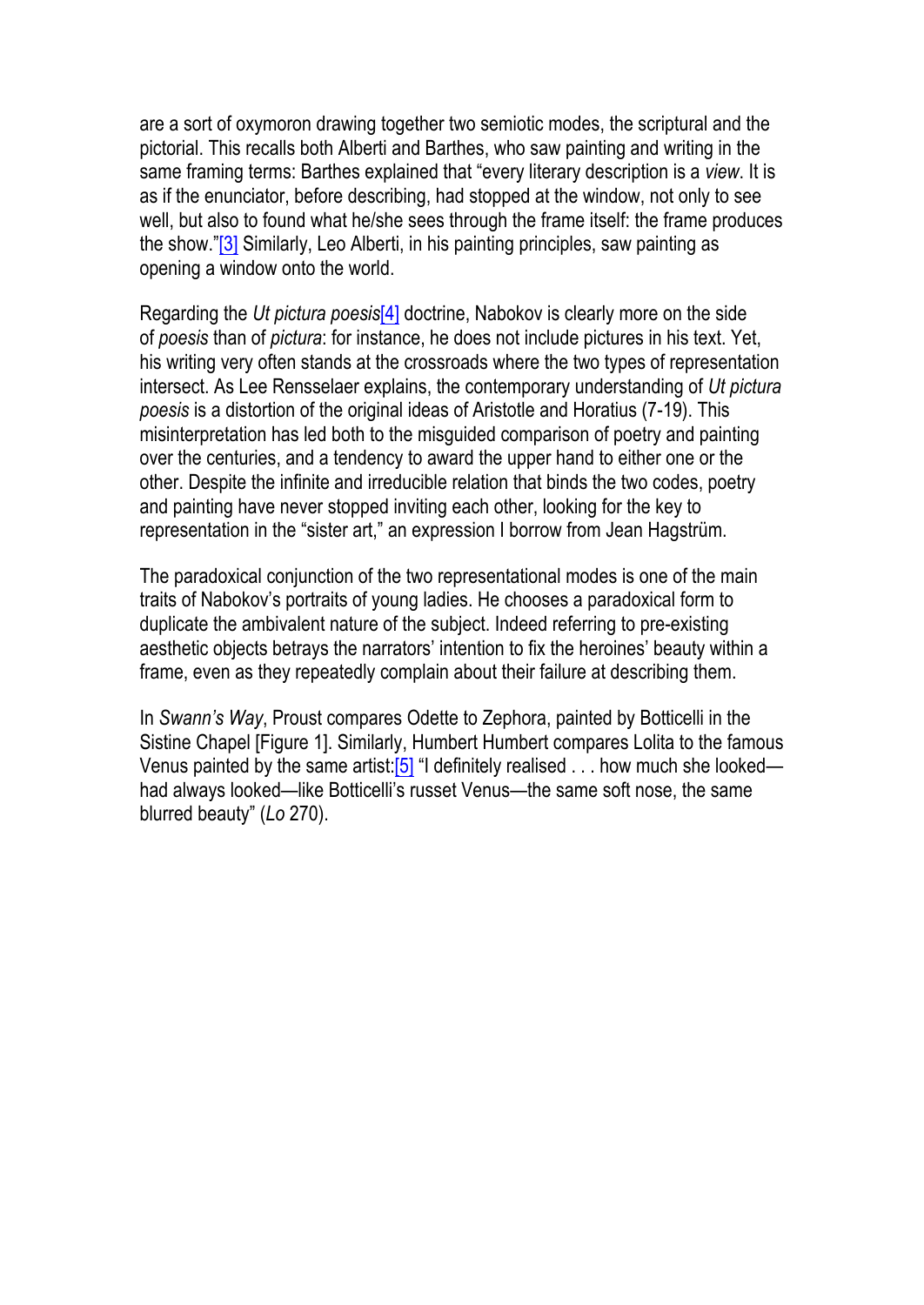

*Figure 1. Sandro Botticelli.* The Birth of Venus*, circa 1483-1485 tempera on canvas, detail Courtesy Uffizi Museum, Florence*

Resemblance is here expressed through duplication, via the anaphora and the alliterations in [s] and [b]. Humbert repeatedly deplores his inability at "fixing the perilous magic of nymphets" (*Lo* 134), so he resorts to a pictorial reference, which gives him the delusion that he can conjure up and master the metamorphic image of the nymphet within the frame of a painting.

Indeed, even if, traditionally, painting conjures up the visual better than writing, both arts are founded on the same paradox: when you represent, that which is represented is not there. Liliane Louvel explains that representing an object also implies "to feel, at the same time, that it irremediably escapes" (23).<sup>[6]</sup> Any representation works *in absentia*. Just as the nabokovian young girl is not present when she is evoked in the text: her image, her re-presentation, is always reconstructed*a posteriori* by memory. The painter Louis Marin elegantly said that images are a way to "*presentify* absence" (11).[7] In the case of pictorial references, we find that absence itself is embedded, as Nabokov refers to a painting that is not reproduced on the page, and that itself summons the image of an absent girl.

Vadim, the narrator of *Look at the Harlequins!*, is a writer who stands for a *manqué* Nabokov. In order to describe the beauty of his daughter, whose name is, precisely, Bel, he uses a pictorial reference as a palliative to the failure of words: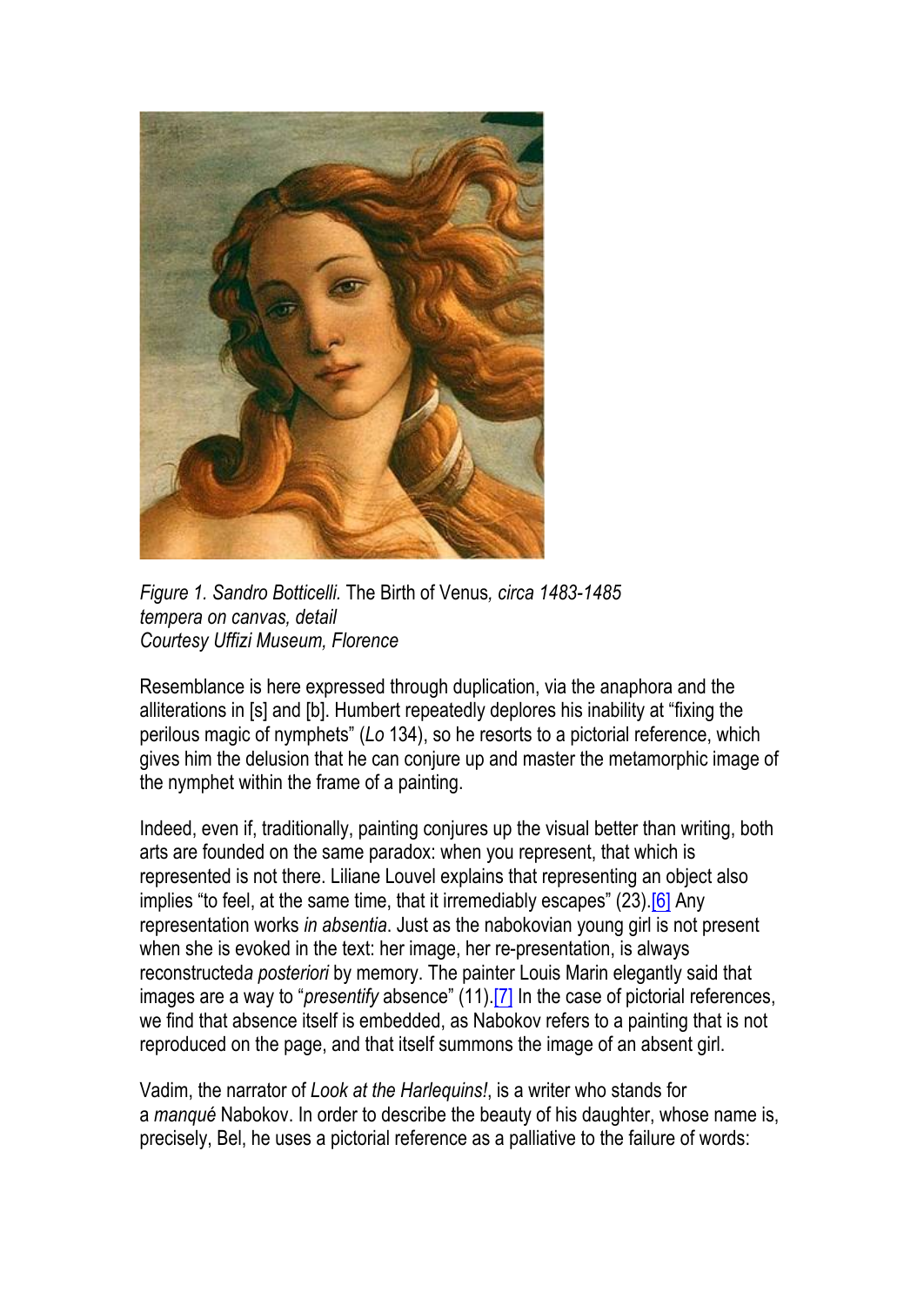The general type and bone structure of her pubescent radiance cannot be treated, however, with a crack player's brio and chalk-biting serve. I am reduced—a sad confession!—to something I have also used before, and even in this book—the well-known method of degrading one species of art by appealing to another. I am thinking of Serov's *Five-petaled Lilac*, oil, which depicts a tawny-haired girl of twelve or so sitting at a sun-flecked table and manipulating a raceme of lilac in search of that lucky token. (*LATH!* 688)

Vadim does not establish a dialogue or an interaction between the two arts, but lets one dominate the other through a process of degradation. Moreover, he explains that the young girl who modeled for Serov's painting was one of his cousins, Ada Bredow, with whom he used to flirt at the time the canvas was painted (*LATH!* 688- 689). Consequently, the canvas does not provide an opening to the realm of art, but rather closes the perspective by going back to Vadim's "reality", and his desire. Nevertheless, fiction retaliates against the narrator, as the painting he evokes *does not exist*: this painting, which Vadim sees as an easy descriptive trick to evoke Bel's indescribable beauty was in fact invented by Nabokov, and was probably inspired by two canvases by Serov, *Maiden with Peaches*[8] and *Portrait of Adelaida Simonovich*.*[9]* One should add that Valentin Serov (1865-1911) was a renowned Russian painter, and that the Nabokov family owned one of his paintings. The young ladies in both paintings are reading—and girl in the second painting is named Ada. The name itself is a hint at Nabokov's novel *Ada*, a work in which intertextual allusions are as overwhelming as pictorial references. Fiction and reality thus subtly merge. Moreover, this pictorial reference in *Look at the Harlequins!* is *in absentia* from many points of view. Firstly, the canvas is completely *in absentia*, since it does not even exist. Secondly, in the story, Bel has escaped from her father's house, and Vadim is trying to re-present her beauty, to make her beauty present again despite her absence. Finally, the canvas mentioned by the narrator is also absent from the text—it is not reproduced in it—and it pictures a maiden who is also absent—the narrator's lost cousin. Many absent presences are thus embedded here thanks to the ekphrasis. This shows that, for Nabokov, such a device is more than a means of conjuring up an absent presence.

Indeed, texts that cross language and image are not only haunted by an absence, but are also underlied by a further paradox. As I stated in the introduction, ekphrasis can be seen as the paradigm for texts in which another semiotic code is introduced. As such, it epitomises the tension born from the juxtaposition of two modes of representation, one of linear perception that develops through time, the other of direct perception, as if abstracted from temporality. As narration describes, it seems to acquire the temporal suspension of images, without being able to shed fully its linear nature. Gérard Genette explains: "descriptions have to modulate in temporal succession the representation of objects that are simultaneous and juxtaposed in space: narrative language would thus be distinguished because of the temporal coincidence it achieves with its object—a coincidence of which descriptive language would be irremediably deprived" (60).<sup>[10]</sup> The "would be" Genette uses is significant: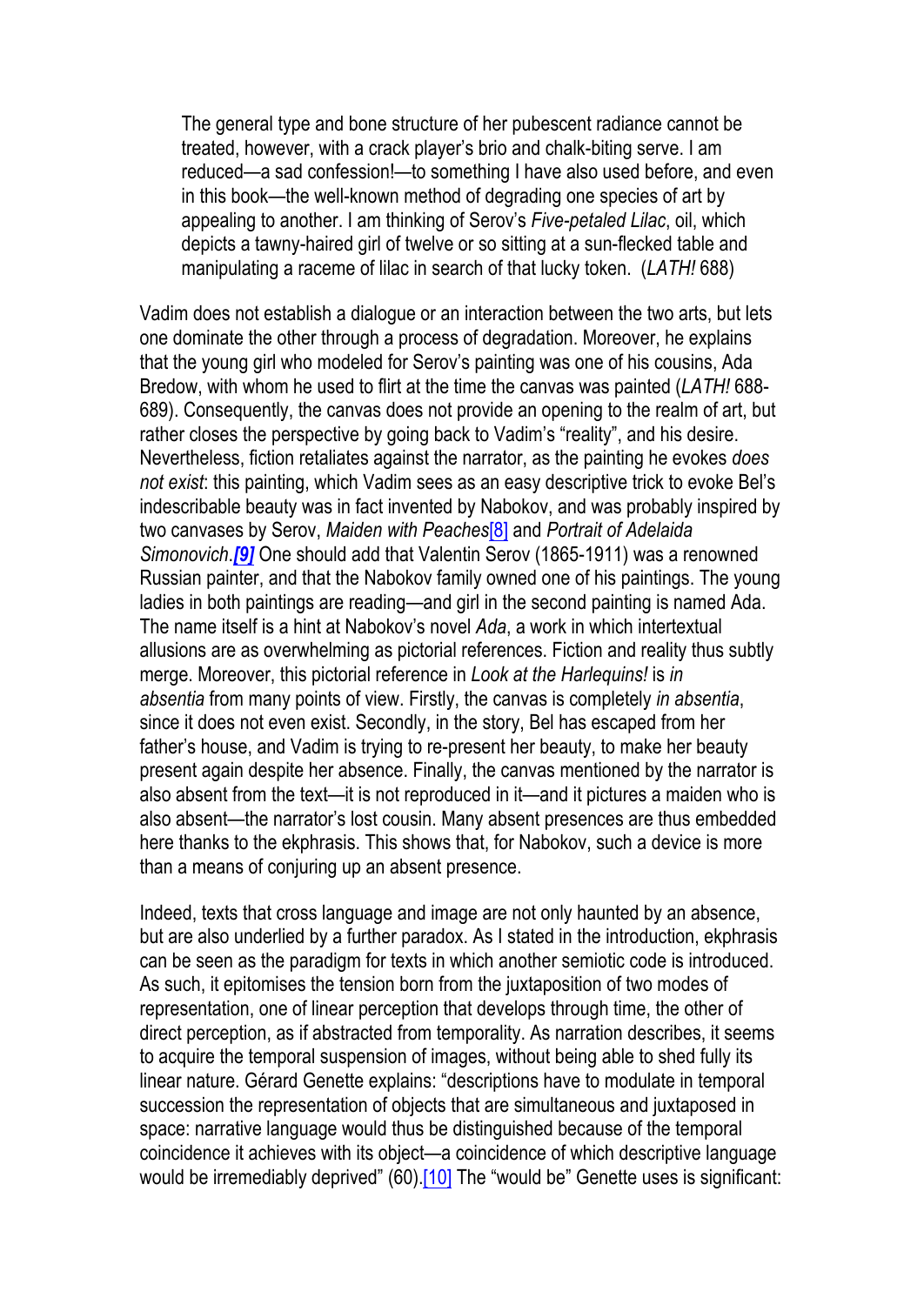the effect of temporal suspension in descriptions is but an illusion, for descriptions are inherently undermined by the conflict between their stable appearance (description of a scene or a person) and their dynamic nature (they develop through unfolding sentences). Any description quivers from its uncomfortable position between stasis and movement. The representation of maidens, repeatedly marked by the desire to stop the metamorphosis of their bodies—"Never grow up," implores Humbert (*Lo*, 21)—thus aptly duplicates this tension.

Similarly, ekphrasis, like all textual images, is between "the ideal poles of absolute kinesis and absolute stasis," as Christopher Collins states (127). Nabokov's short story "La Veneziana" offers the most spectacular example of ekphrasis in his work. The scene takes place in the country house of a colonel, who also is an art collector. The colonel has invited his friend McGore to stay. The latter is an art critic who just sold a superb painting by Sebastiano Luciani del Piombo to him. McGore has come with his young wife, Maureen, who looks strikingly like the maiden of the portrait, a possession in which the colonel takes great pride. Frank, a painter and the colonel's son, is also there, and the reader soon gathers that some adulterous relationship binds Maureen to the young man. The short story ends as the two lovers elope, and the bad trick played on the colonel by Frank and McGore is revealed: the painting is a fake, forged by Frank for whom Maureen modeled.

For a few pages, the story slides into the fantastic, as Simpson, Frank's young friend, manages to penetrate the two-dimensional world of the fascinating painting. So doing he realises one of Nabokov's oldest dreams, when as a child sick in bed Nabokov's imagination would wander into the meandering paths of the picture hanging on his bedroom wall. Through the ekphrastic technique, which introduces the temporal and linear nature of writing into painting, Nabokov's text initiates a similar movement from two to three dimensions.

Moreover, the Del Piombo described in "La Veneziana" offers an idealised image of female beauty, typical of the Renaissance, which in fact traverses centuries, since the model is Maureen, a maiden of our present time. This fake Del Piombo is an interesting variation on the theme of forgery,[11] as the painting revealed to be a fake in the fictional world does exist in reality—its actual title is "Giovana Romana, La Dorotea." Here we have a reversed reflection of the painting by Serov mentioned by Vadim, since the latter claimed an invented canvas to be real. Such a reversal recalls how fascinated Nabokov was by the relations between truth and lies, between the original and the imitation, from an artistic as well as scientific point of view.[12]

"La Veneziana" offers a typical illustration of Nabokov's use of the ekphrastic *topos*. On the surface, the ekphrasis is used to force the confrontation of art and reality, and, more importantly, to foreground the concept of representation—in this case, the representation of a beautiful maiden. The story is structured according to the parallels drawn between Maureen and the Renaissance painting; descriptions of the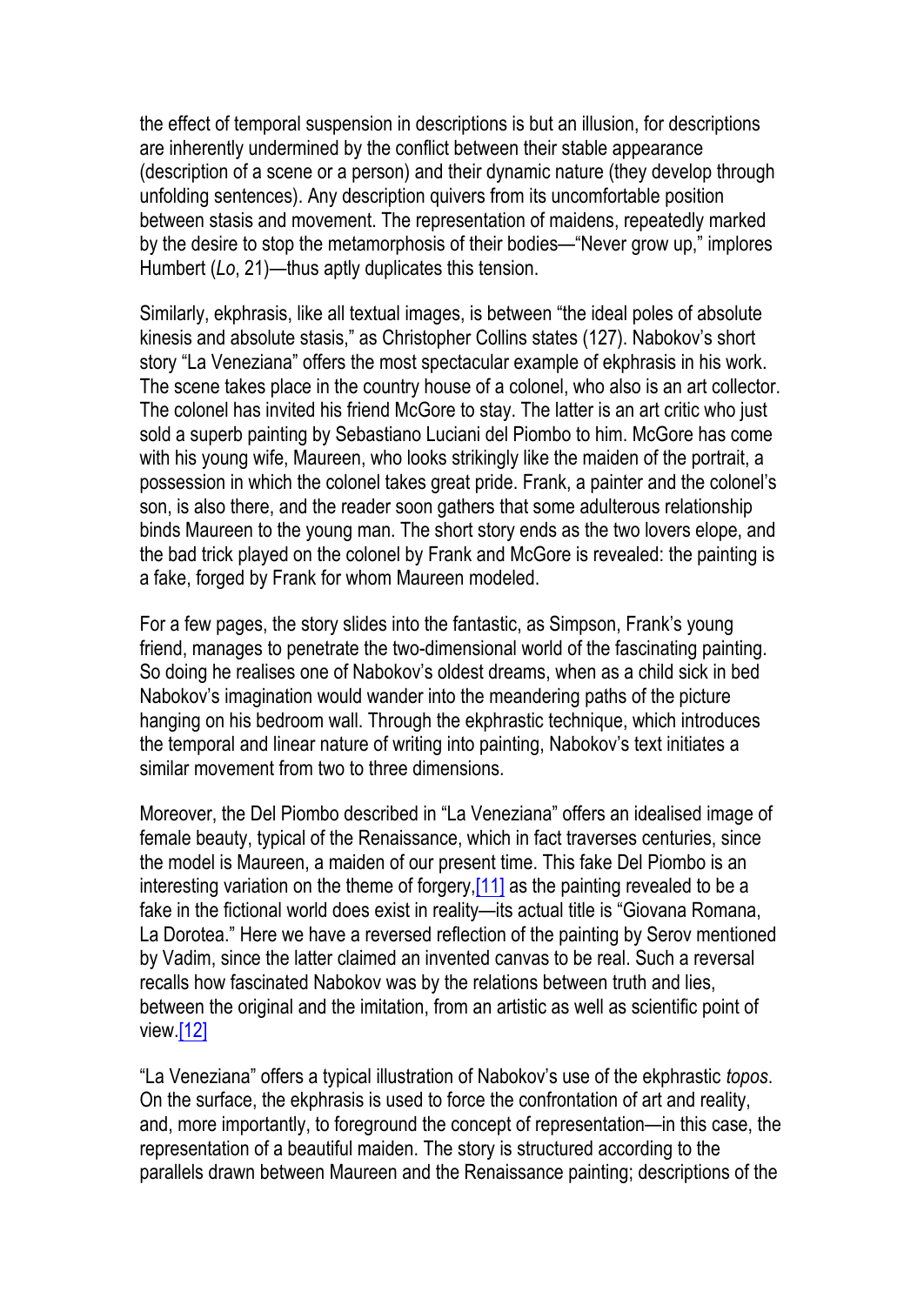canvas and the girl follow and echo each other throughout the pages, until the two images finally merge in the revelation of the trick: it is no wonder that the girl on the painting resembles Maureen, for she modeled for it.

From the start, the picture is announced as a *paragon* of beauty: the colonel tells Simpson "Prepare to be showered with beauty" (*Stories* 93) . The permanent confusion that is maintained as to the nature of that beauty (the canvas itself or the maiden it depicts) is central to the story, as it is a work that questions beauty in its relationship to art and reality. The ekphrastic passage both provides a description of Del Piombo's (real) painting and a portrait in words of the character of Maureen, whose likeness to the painting is noticed and established right after the first evocation of the picture:

Luciani had portrayed the Venetian beauty in half-profile, standing against a warm, black background. Rose-tinted cloth revealed her prominent, darkhued neck, with extraordinary tender folds beneath the ear, and the gray lynx fur with which her cherry-red mantlet was trimmed was slipping off her left shoulder. With the elongated fingers of her right hand spread in pairs, she seemed to have been on the point of adjusting the falling fur but to have frozen motionless, her hazel, uniformly dark eyes gazing fixedly, languidly from the canvas. Her left hand, with white ripples of cambric encircling the wrist, was holding a basket of yellow fruit; the narrow crown of her headdress glowed atop her dark-chestnut hair. On the left the black was interrupted by a large-angled opening straight into the twilight air and the bluish-green chasm of the cloudy evening.

. . . Tilting his head slightly to one side and blushing instantly, [Simpson] said, "God, how she resembles<sup>3</sup>/4"

"My wife," finished McGore in a bored voice . . . (*Stories* 94)

Nabokov's description of the Del Piombo perfectly respects the rules of the ekphrastic genre: isolated in its paragraph, it can almost be detached from the rest of the story (*ek* means "out of," "apart from" in Greek). It rehearses each element of the painting in turn, pauses on details, and provides the exact colour nuances—a nabokovian chromatic characteristic. The *ekphrasis* also underscores the paradoxical conjunction of stasis and movement in the canvas, in which the gesture of the maiden holding the fur sliding down her shoulder seems to have been petrified. The recurrence of verbs in the gerund form throughout the description reflects this paradox. The fur, which introduces movement, life, or even narrative into the image, is also the element Nabokov uses to draw the parallels between Maureen and the picture. She wears a similar fur at dinner, as she is sitting next to Simpson:

he was sitting next to her, sensing the warmth of her cheek and of her shoulder, from which, as in the painting, the gray fur was slipping, and . . . she seemed to pull it up . . . , extending and twining her slender, elongated fingers . (*Stories*99)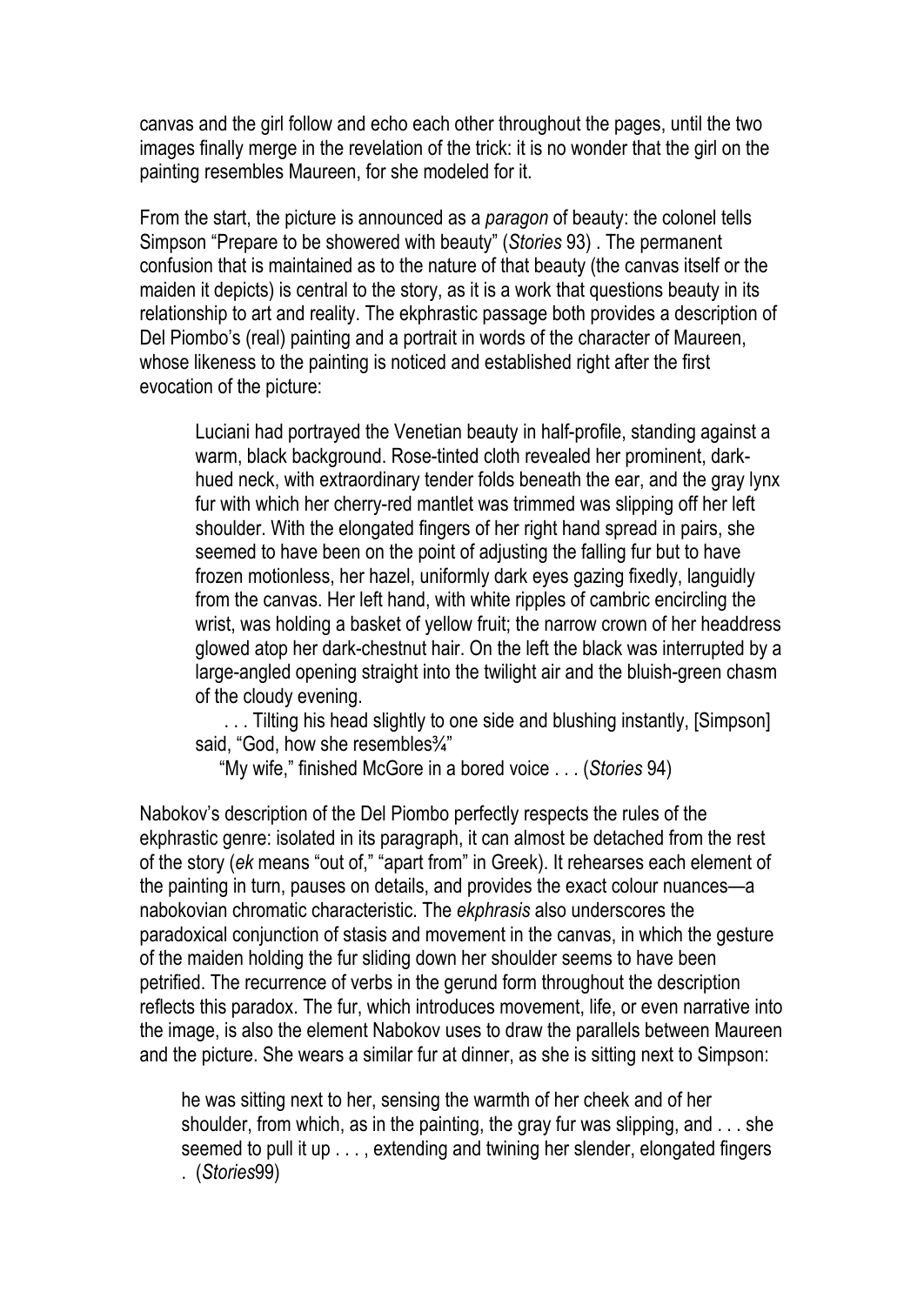We can notice many echoes between the two portraits:  $-$ ing verbs follow each other, allowing the text to prolong the sensations (especially the perception of warmth and texture), just as the description of the canvas had sensually dwelled upon the folds of the girl's neck and upon the languidly sliding fur—a sliding move that seems to duplicate the shift from art to reality. In addition, the picture serves to reveal Maureen's beauty to Simpson: "the remarkable thing was that the Veneziana's face . . . clarified for him the real beauty of that other Maureen who kept laughing, narrowing her eyes, shifting her pupils in a constant struggle with the sunlight" (*Stories* 95). Maureen is characterised by movement and instability: this is a clear indication that she is more an incarnated beauty, a beauty in motion, than an abstract, ideal one. Paradoxically, Simpson is more attracted by the beauty on the canvas than by Maureen, even if it is the latter's warmth that seems to have been transferred to the painted figure when he enters the canvas:[13]

The Venetian girl stood half-facing him, alive and three-dimensional. Her dark eyes gazed into his without the sparkle, the rosy fabric of her blouse set off with an unhabitual warmth the dark-hued beauty of her neck and the delicate creases under her ear. A gently mocking smile was frozen at the right corner of her expectantly joined lips. Her long fingers, spread in twos, stretched toward her shoulder, from which the fur and velvet were about to fall. (*Stories* 110)

By passing into three dimensions Nabokov again underlines the same sensual details, and adds to these the detail of the lips, mockingly smiling. This smile foretells the end of Simpson's delusion: after having seen the girl move and hand a lemon to him, he realises he is a prisoner of the two-dimensional *trompe-l'oeil*; he can feel his body turning into paint and drying on the canvas surface, thus severing him for ever from the "live, terrestrial air" (*Stories* 111). Ekphrasis is used here to enable Nabokov to dwell upon the false nature of images on several levels. At the level of the plot, he conveys this by the various deceptions through which the characters are taken: McGore is betrayed by his wife, the Colonel is deceived by his son and McGore, and Simpson is lured by the painting. At an authorial level, the foregrounding of the fallacious nature of images is achieved through the deceptive nature of the story, since the fake Del Piombo forged by Frank is an authentic Renaissance painting, whose title has been altered.

Moreover, one can observe here what Roland Barthes defines as "the idea of an aesthetic purpose to language" (84),[14] as opposed to a language dedicated to realism. Realism is indeed parodied in Nabokov's use of ekphrasis, when he presents fake paintings as real ones, and *vice versa*. At the level of the story itself, the ekphrastic technique thus permits Nabokov to underline the deceptive nature of images, but on a metatextual or meta-artistic level<sup>[15]</sup> the vertigo of reality and semblance that dominates nabokovian ekphrases enables the writer to underline the tensions between the real and the fictional, and to remind us of how relative truth is in creation. By describing paintings that do not exist or by turning real canvases into forged works, Nabokov creates a dizzying spiral of true and false that invites the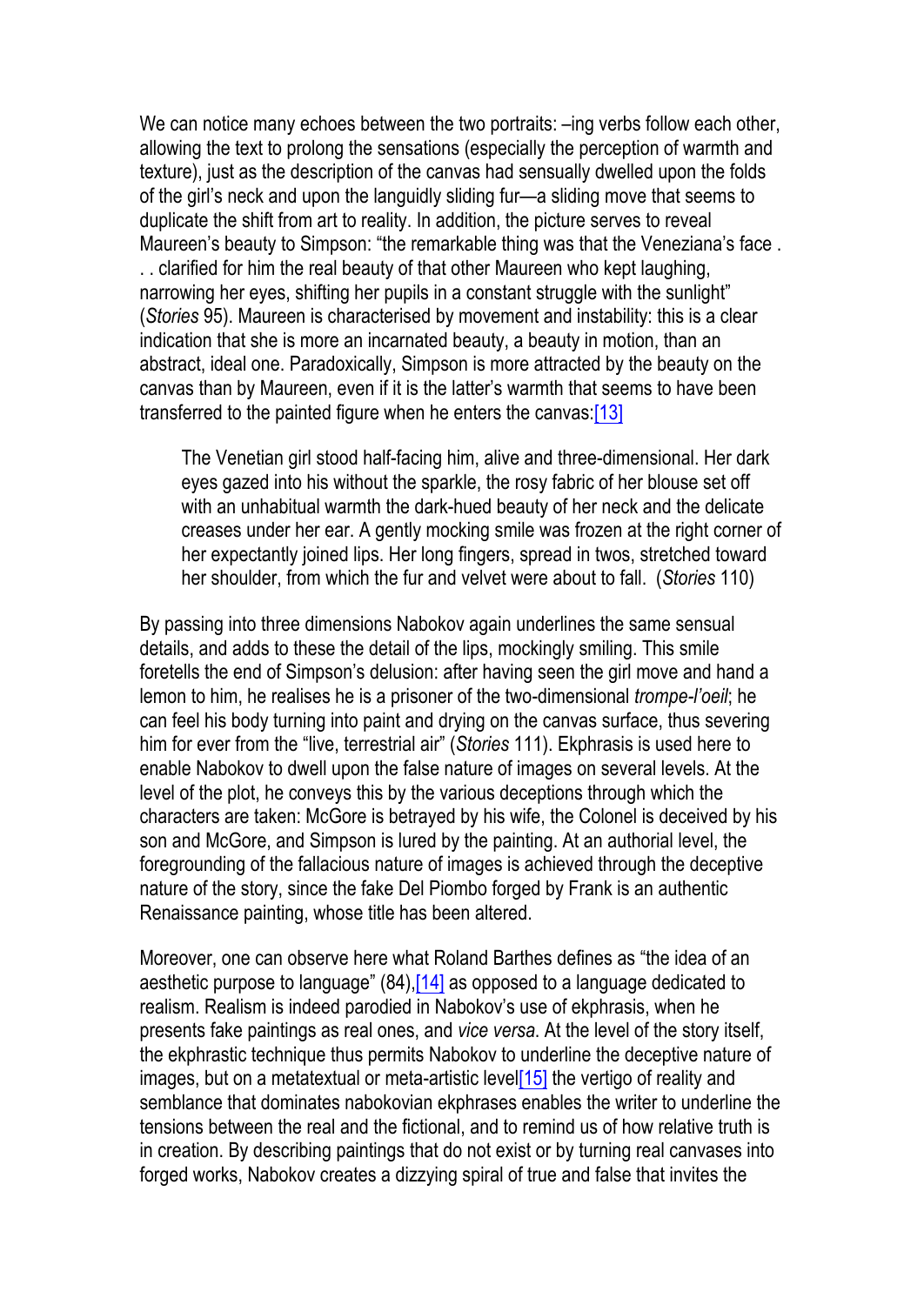reader to take part in the construction of the image. Indeed, the reader's role in deciphering the ekphrasis should be underscored: it is he who has to perceive the *trompe-l'œil* in words, navigate between text and image, and replace the canvases within their correct frames of reality or fiction.

Resorting to ekphrasis enables the writer to foreground the act of creation itself: it provides a representation designated as a representation, especially when the work described does not exist, as is the case in the majority of Nabokov's uses of the technique. But ekphrases also produce what Liliane Louvel calls an "overcoding," which makes the ekphrastic passage a place where meaning is reinforced, or even a place of "aesthetic saturation" (78).[16] Instead of seeing Nabokov's use of ekphrasis in terms of saturation, I see those passages as texts in which the part of the signifier is strengthened: for me, it is the working on the signifier that constitutes the very medium for image and word cross-breeding.

John Hollander, in his book entitled *The Gazer's Spirit*, distinguished "notional ecphrases," such as the fake Serov, from "actual ecphrases" (4),[17] which refer to real paintings. The short story "La Veneziana" offers an illustration of "actual ecphrasis," but a paradoxical one, as the very existence of such a Renaissance painting is denied and its title has been changed. Nabokov's famous novel *Ada or Ardor, A Family Chronicle*, offers a gallery of fake canvases, notably an invented erotic Caravaggio (*Ada* 113-114), and a Parmigianino sketch that pleases Demon Veen, a character who "collects old masters and young mistresses" (*Ada* 10), because of its likeness with his lover, the young actress Marina.

Brian Boyd, one of the leading specialists on Nabokov, identified the possible sources of that sketch ("Annotations" 26). He saw it as a mix of three works by Parmigianino: the two paintings of Adam and Eve in the Santa Maria della Steccata church in Parma [Figures 2 and 3], and a preparatory sketch for this very Adam, whose posture is exactly identical to that described in the novel. The sketch is kept by the Uffizi Museum, but I did not manage to find a copy of it.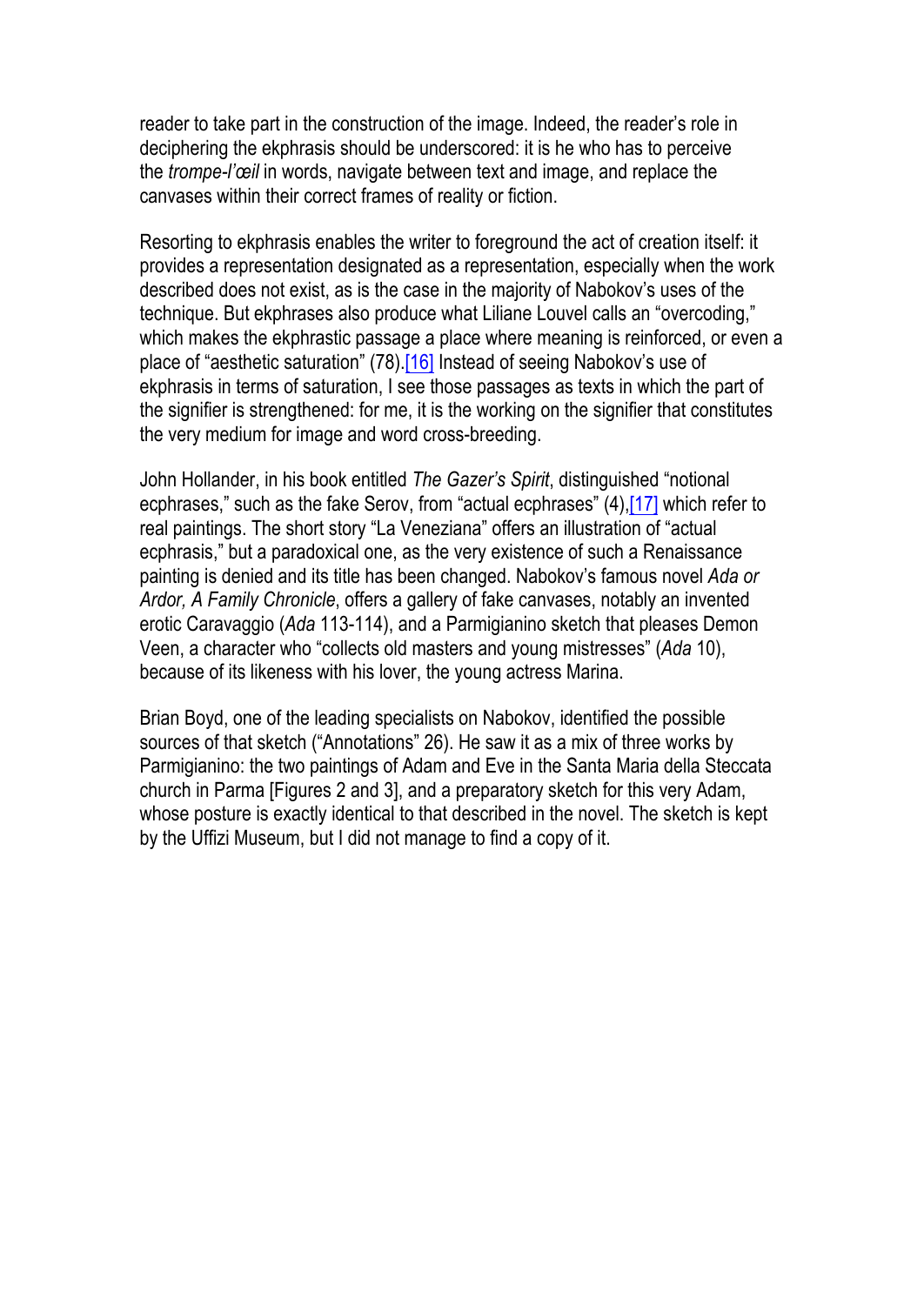

Figure 2. Parmigianino. *Eve*, circa 1531-1539 Santa Maria della Steccata Church, Parma

Courtesy Santa Maria della Steccata Church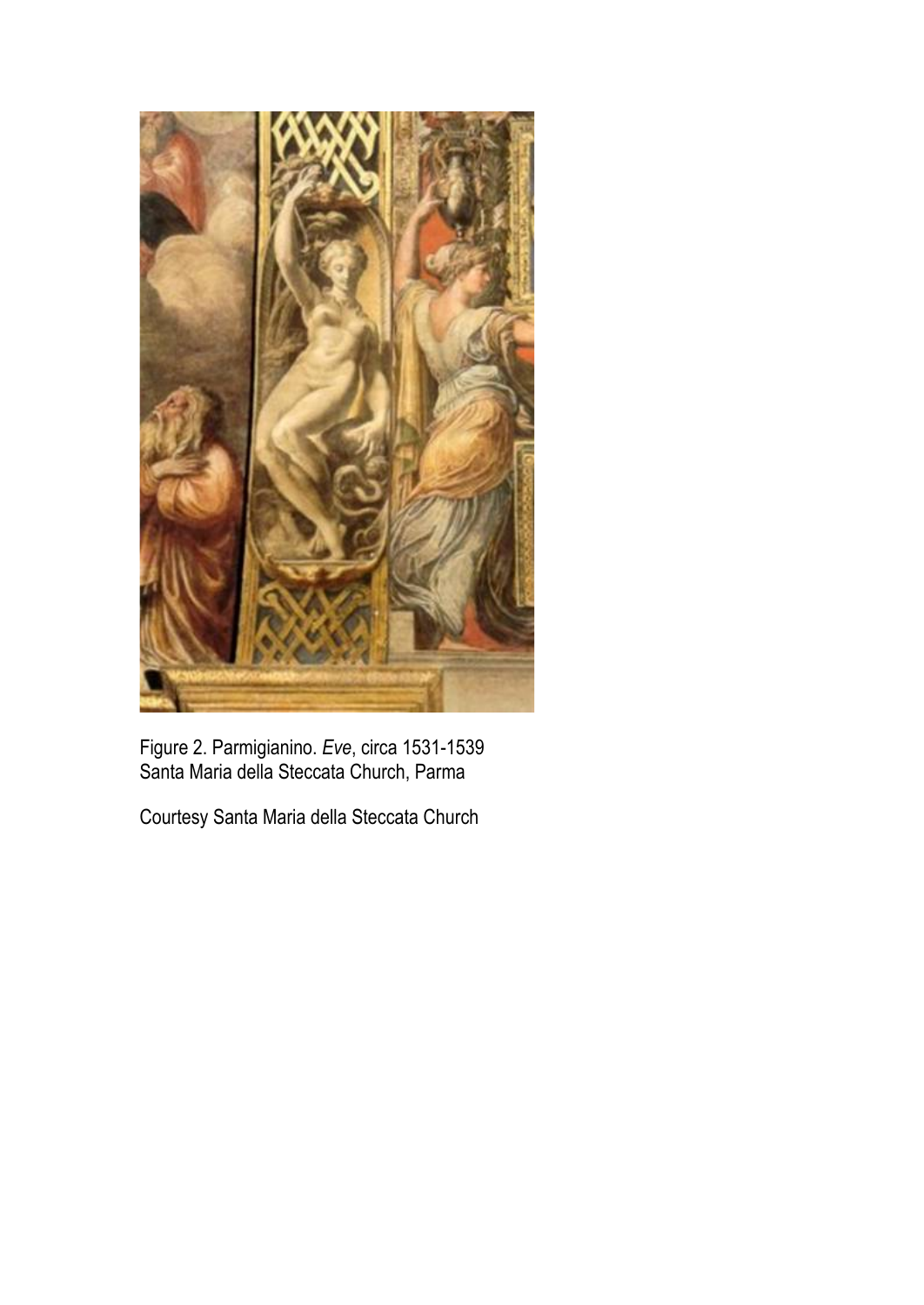

*Figure 3. Parmigianino.* Adam*, circa 1531-1539 Santa Maria della Steccata Church, Parma Courtesy Santa Maria della Steccata Church*

The following ekphrastic description provides a typical example of Nabokov's treatment of nudity:

It showed a naked girl with a peach-like apple cupped in her half-raised hand sitting sideways on a convolvulus-garlanded support, and had for its discoverer the additional appeal of recalling Marina when, rung out of a hotel bathroom by the phone, and perched on the arm of a chair, she muffled the receiver while asking her lover something that he could not make out because the bath's voice drowned her whisper. (*Ada* 15)

Nudity is mentioned, but left undescribed: details of the setting are given, the body's posture is defined, but the maiden's flesh is not described. Thus, the ekphrastic description of Parmigianino's sketch leaves the undressed body of the young girl in the blanks between the words, outside the descriptive frame. The reader has to wait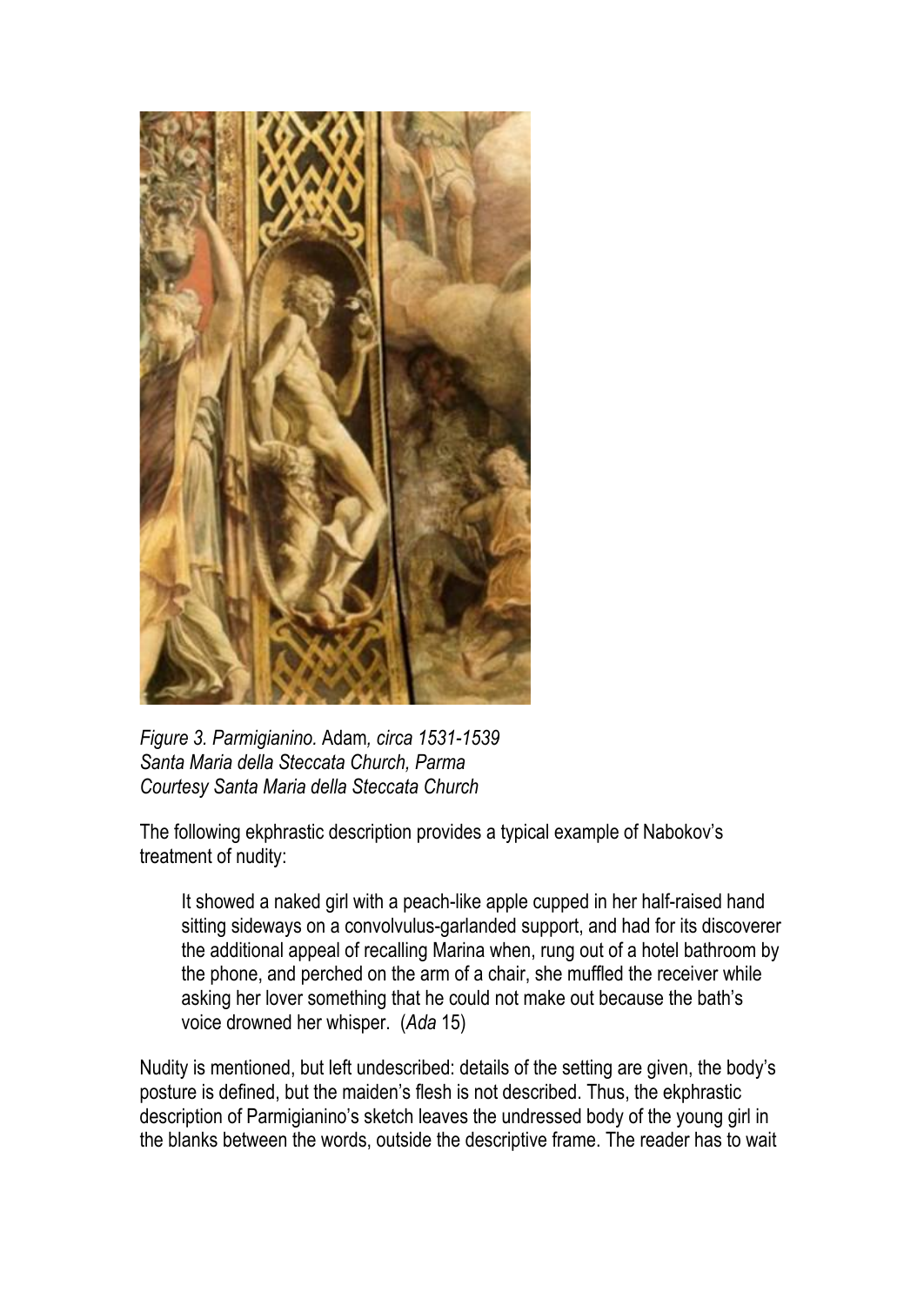for the Baron D'Onsky to lay his lustful eyes on the sketch for the most troubling parts of the body to be evoked:

D'Onsky had the reputation of not showing one sign of esthetic emotion in the presence of the loveliest masterpiece; this time, nonetheless, he laid his magnifier aside as he would a mask, and allowed his undisguised gaze to caress the velvety apple and the nude's dimpled and mossed parts with a smile of bemused pleasure. (*Ada* 15)

The verb "caress", which Nabokov preferred to "linger on," as the manuscripts show, [18] recalls the sensual nature of any contemplation of a work of art—what Barthes termed the haptic function of gaze. In addition, in the last quote, the image is literally *incarnated* in the metonymies—"dimpled and mossed parts"—which remind the Baron of similarly fleshy charms in Marina. Indeed, she betrayed Demon with the Baron, who in turn started a rumour about the sketch and its resemblance with Marina. Hence, the work of art becomes a plot prop which confirms Demon's doubts; Marina's infidelity is revealed to him when a lady comments her entrance: "Curious how that appalling actress resembles 'Eve on the Clepsydrophone' in Parmigianino's famous picture" (*Ada* 16). It is as if Parmigianino's actual work loses its identity once likened to Marina, as if it has been contaminated by the fictive reality of the novel.

The fact that Nabokov developed several strategies to affiliate his maidens to visual works of art seems to indicate that beauty is not a disincarnated ideal for the author, but that the writer expects the reader to experience beauty in a sensual and sensorial encounter. Synaesthesia has not yet been mentioned in this paper, but it is an essential aspect of Nabokov's descriptions, and especially of his ekphrastic descriptions. Himself a synaesthete, Nabokov loved to appeal to all senses in his evocations. That is why Simpson, in "La Veneziana," falls victim to his desire of reaching an ideal beauty (Shrayer 47), which by nature cannot be attained—it is "the utterly unattainable beauty" (*Stories* 97). As for McGore, who confesses to be in love with Renaissance Madonnas (101), he is similarly punished: due to his preference for beauties on canvases over his young and charming wife, she elopes with the painter of the story, the one who prefers the flesh-and-blood model to the painting he made of her. It is worth noticing that it is the artist figure that chooses incarnated beauty over its ideal form.

Depictions of maidens seem to have the power of expanding the threshold between image and language. Because maidens are in-between creatures, child-women both innocent and tempting, they offer an ideal object for representation, as representation is itself an in-between. Moreover, the fact that nabokovian narrators repeatedly resort to preexisting images to try to capture the maiden's metamorphic beauty underlines the idea that only mediations, or detours (whether around and through texts, canvases, or representation itself) can attain the ever-escaping object, since the gap between the object and its representation, or the gap between the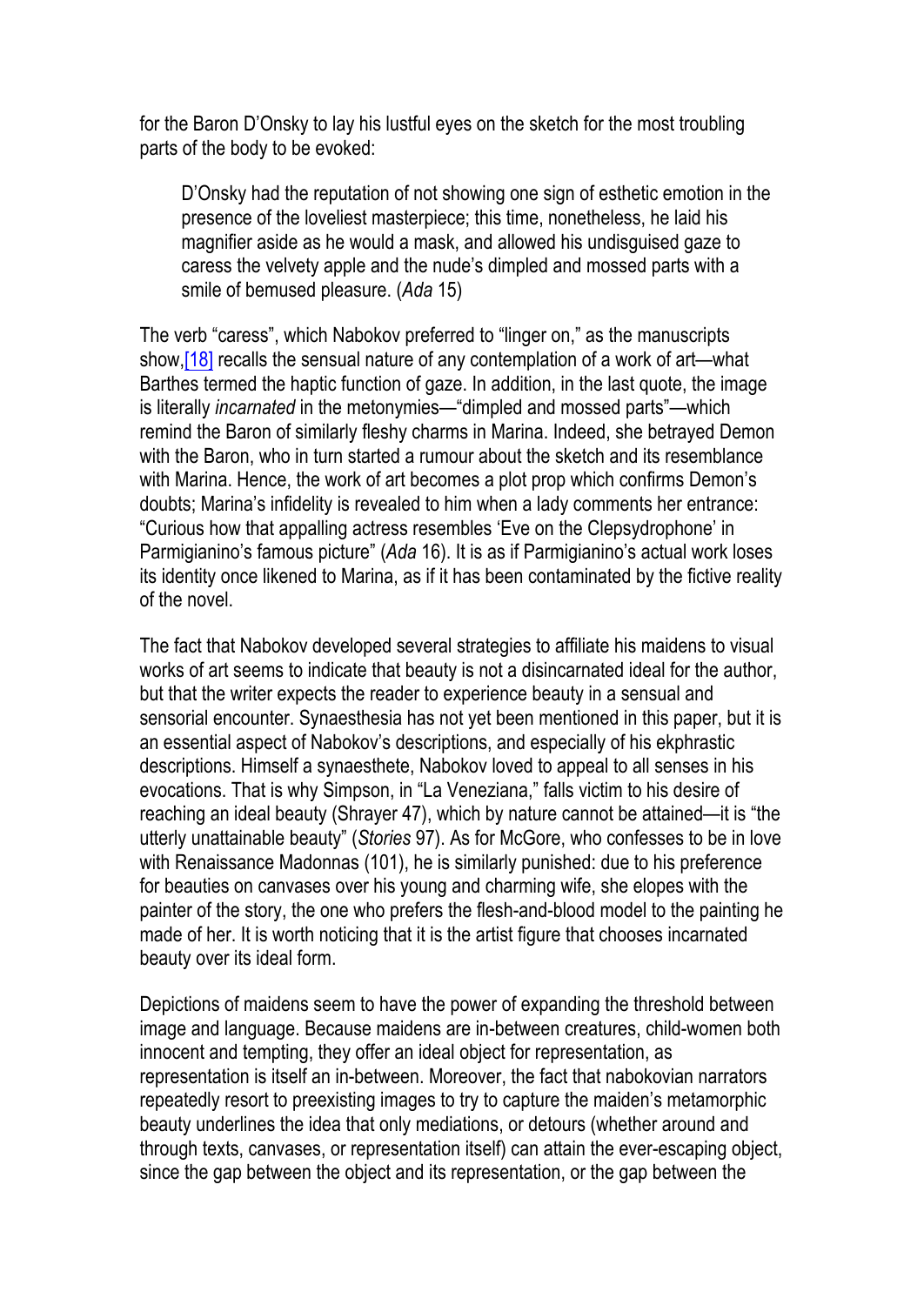signified and the signifier, is irreducible. In fact, if an artist favours the detour, the oblique way to things, it is because he prefers opening the signifier to closing it. Nabokov's text strikes me with its refusal to close meaning, and with its delectation of the infinite possibilities of the signifier. By again and again representing girl-figures who innately escape representation, Nabokov chooses to go back to the surface of signs, thus taking the reader away from what is being said and focusing the attention on *how* it is being said, in order to celebrate the beauty of language. Inviting painting into writing amounts to an exposure of the surface of writing, an exhibition of its signifiers. Nabokov thus illustrates the irreducible link between language and image that has been similarly highlighted by Michel Foucault: "the relation of language to painting is an infinite relation. . . . You can always try to say what you see, what you see will never fit in what you say"(25).<sup>[19]</sup>

## **Works Cited**

Alberti, Léon. *De pictura*. Bari: Laterza, (1435) 1975.

Alexander, Victoria N. "Nabokov, Teleology, and Insect Mimicry." *Nabokov Studies* 7. 2000: 177-213.

Barthes, Roland. "L'effet de réel." *Littérature et réalité*. Paris: Seuil, 1982. 81-90.

Barthes, Roland. *S/Z*. Paris: Seuil, 1970.

Boyd, Brian & Pyle, Robert M. *Nabokov's Butterflies: Unpublished and Uncollected Writings.* Boston: Beacon Press, 2000.

Boyd, Brian. "Annotations to *Ada*." *The Nabokovian* 31. Fall 1993. 8-40.

Collins, Christopher. *Reading the Written Image*. University Park, PA: The Pennsylvania State University Press, 1991.

Foucault, Michel. *Les mots et les choses : une archéologie des sciences humaines*. Paris: Gallimard, 1990.

Genette, Gérard. *Figures II*. Paris: Seuil, 1969.

Hagstrüm, Jean. *The Sister Arts: The Tradition of Literary Pictorialism from Dryden to Gray*. Chicago: Chicago University Press, 1958.

Hollander, John. *The Gazer's Spirit*. Chicago: University of Chicago Press, 1995.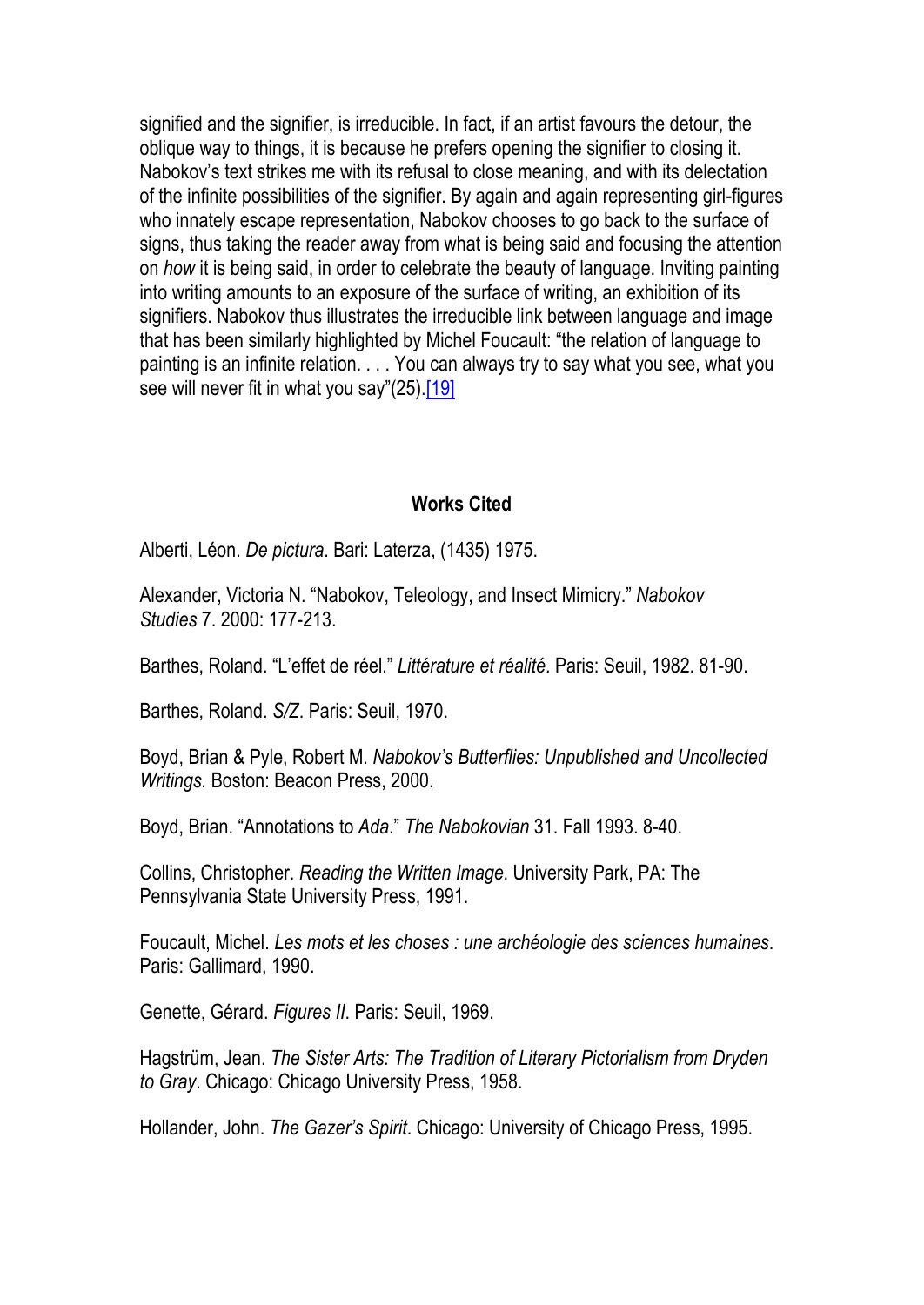Johnson, Kurt & Coates, Steve. *Nabokov's Blues: The Scientific Odyssey of a Literary Genius*. New York: McGraw-Hill, 1999.

Krieger, Murray. *Ekphrasis, The Illusion of the Natural Sign*. Baltimore & London: The John Hopkins University Press, 1992.

Louvel, Liliane. *L'œil du texte : Texte et image dans la littérature de langue anglaise*. Toulouse: Presses Universitaires du Mirail, 1998.

Marin, Louis. *Le pouvoir de l'image.* Paris: Seuil, 1993.

Nabokov, Vladimir. "Ut Pictura Poesis," Tr. Dmitri Nabokov. *The Nabokovian* 51. Fall 2003: 28-31.

Nabokov, Vladimir. *Ada or Ardor: A Family Chronicle.* (1969) in *Novels 1969-1974: Ada, Transparent Things, Look at the Harlequins!*. Ed. B. Boyd. New York: Library of America, 1996. Abbreviated as *Ada*.

Nabokov, Vladimir. *Look at the Harlequins!*. (1974) in *Novels 1969-1974: Ada, Transparent Things, Look at the Harlequins!*. Ed. B. Boyd. New York: Library of America, 1996. Abbreviated as *LATH!*.

Nabokov, Vladimir. *Speak, Memory: An Autobiography Revisited,* (1966) in *Novels and Memoirs 1941-1951: The Real Life of Sebastian Knight, Bend Sinister, Speak, Memory*. Ed. B. Boyd. New York, Library of America, 1996.

Nabokov, Vladimir. *Strong Opinions*. New York: McGraw Hill, 1973.

Nabokov, Vladimir. *The Annotated Lolita.* Ed. Alfred Appel Jr.. New York: Vintage, 1991. Abbreviated as *Lo*.

Nabokov, Vladimir. *The Stories of Vladimir Nabokov*. Ed. Dmitri Nabokov. New York: Vintage, (1995) 2002. Abbreviated as *Stories*.

Niqueux, Michel. "*Ekphrasis* et fantastique dans *La Vénitienne* de Nabokov ou l'Art comme envoûtement". Ed. N. Buhks. *Nabokov dans le miroir du XXème siècle. Revue des études slaves*. LXXII/3-4. 2000: 478-479.

Raguet, Christine. "European Art: A Framing Device?" Ed. L. Zunshine. *Nabokov at the Limits: Redrawing the Critical Boundaries*. New York: Garland, 1999. 186-196.

Rensselaer, Lee. *Ut pictura poesis*. Paris: Macula, 1971.

Shapiro, Gavriel. "Nabokov and Early Netherlandish Art." *Nabokov at Cornell*. Ed. G. Shapiro. Ithaca: Cornell University Press, 2003. 241-250.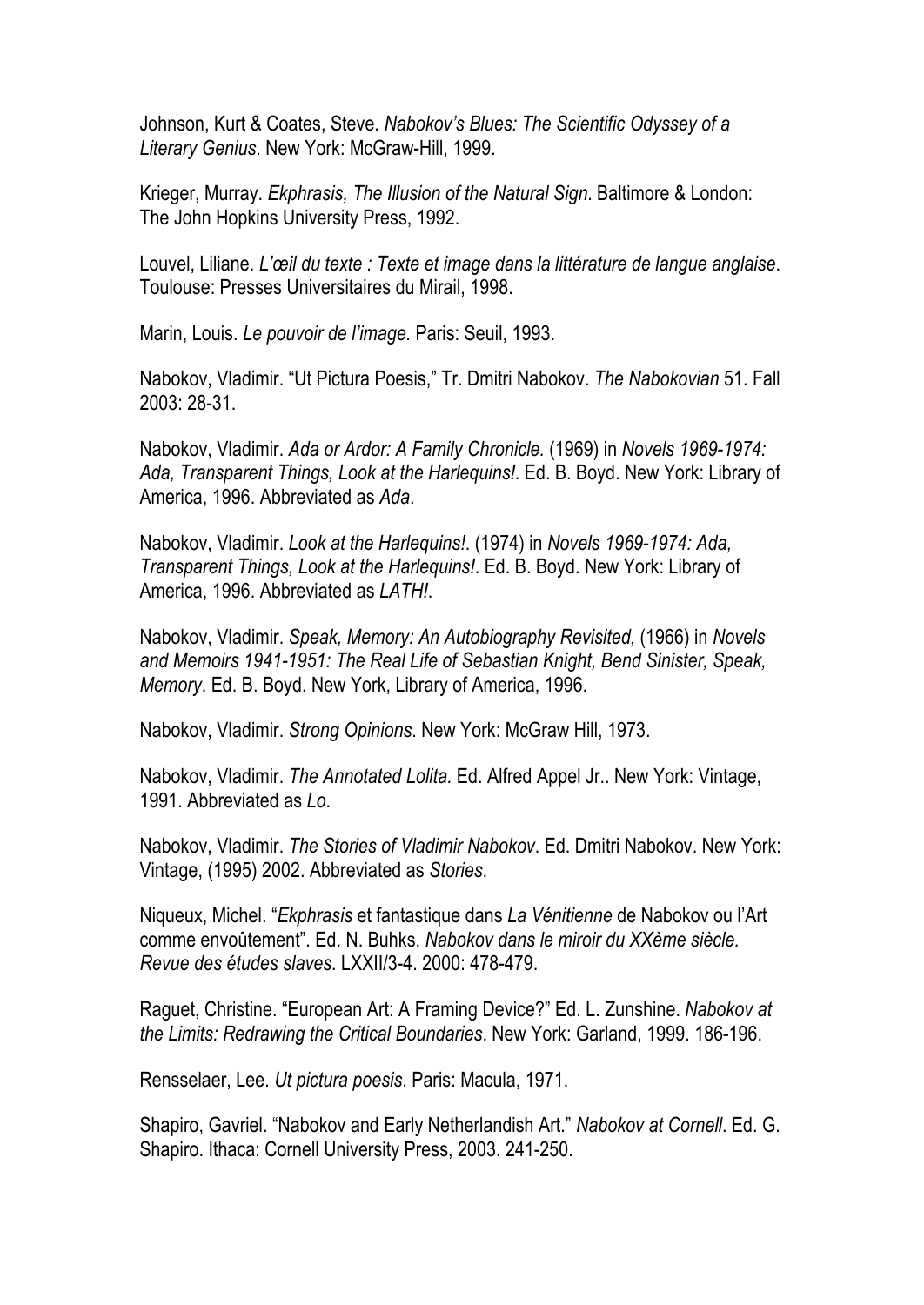Shapiro, Gavriel. "Two Notes on *Pnin.*" *The Nabokovian*. 29. Fall 1992: 35-38.

Shrayer, Maxim D. "A Dozen Notes to Nabokov's Short Stories." *The Nabokovian* 40. Spring 1998: 42-61.

[1] "I think I was born a painter—really!—and up to my fourteenth year, perhaps, I used to spend most of the day drawing and painting and I was supposed to become a painter in due time. But I don't think I had any real talent there."

[2] Nabokov also was a renowned entomologist, specialised in butterflies (in a genus called The Blues, although they are not all blue). He developed a new and more reliable method of analysing and identifying butterflies by dissecting their thorax. He named several unrecorded butterflies and many species were named in his (or his character's) honour. For more on the entomological career of Nabokov, see Boyd, Brian & Pyle, Robert M. and Johnson, Kurt & Coates, Steve.

[3] "toute description littéraire est une *vue*. On dirait que l'énonciateur, avant de décrire, se poste à la fenêtre, non tellement pour bien voir, mais pour fonder ce qu'il voit par son cadre même : l'embrasure fait le spectacle" (56 my translation).

[4] In 1926, Nabokov composed a poem in Russian entitled "Ut Pictura Poesis." He dedicated the poem to Mr V. Dobouzhinsky, an acknowledged painter, a friend of the Nabokov family, and a former drawing instructor of the author. A translation of the poem into English was made by Dmitri Nabokov in 2000, and published in *The Nabokovian* (28-31).

[5] The parallels drawn between the figure in *The Birth of Venus* are part and parcel of the network of motifs associated with the nymphet in the novel: "that tinge of Botticellian pink, that raw rose about the lips" (*Lo* 64), "her narrow Florentine hands" (201), "Venus febriculosa" (198), "her Florentine breasts" (274).

[6] "Représenter la chose, c'est en même temps la sentir échapper irrémédiablement" (my translation).

[7] "Présentifier l'absent" (my translation).

[8] http://www.geocities.com/Paris/Parc/2331/russia/art\_images/serovpeadet.html

[9] http://www.geocities.com/Paris/Parc/2331/russia/art\_images/serov1889.html

[10] "La description doit moduler dans le successif la représentation d'objets simultanés et juxtaposés dans l'espace : le langage narratif se distinguerait ainsi par